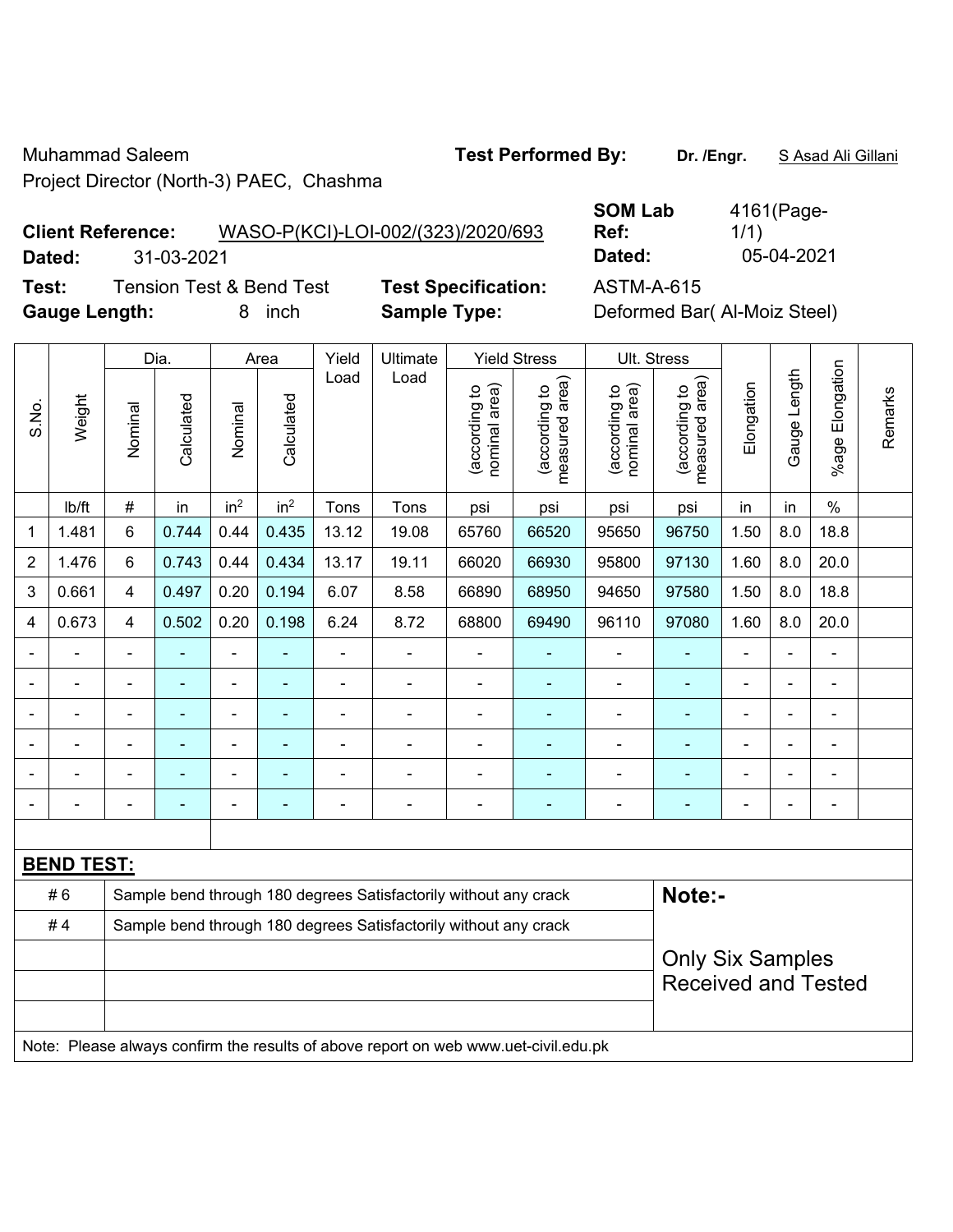Shahzad Muneer **Test Performed By:** Dr. /Engr. **S. Asad Ali Gillani** Ali Cillani

Resident Engineer, G3, Engineering, Consultants (Pvt) Ltd. Lahore

| <b>Client Reference:</b> |                                     | G3 / 237/RE - 05 |                            | <b>SOM Lab</b><br>Ref: | 4162(Page-<br>1/1) |
|--------------------------|-------------------------------------|------------------|----------------------------|------------------------|--------------------|
| Dated:                   | 03-04-2021                          |                  |                            | Dated:                 | 05-04-2021         |
| Test:                    | <b>Tension Test &amp; Bend Test</b> |                  | <b>Test Specification:</b> | ASTM-A-615             |                    |
| <b>Gauge Length:</b>     |                                     | inch<br>8.       | <b>Sample Type:</b>        | Deformed Bar           |                    |

|                |                   |                         | Dia.           |                 | Area            |                | Ultimate                                                                            |                                | <b>Yield Stress</b>                         |                                                       | Ult. Stress                     |                |                |                       |         |
|----------------|-------------------|-------------------------|----------------|-----------------|-----------------|----------------|-------------------------------------------------------------------------------------|--------------------------------|---------------------------------------------|-------------------------------------------------------|---------------------------------|----------------|----------------|-----------------------|---------|
| S.No.          | Weight            | Nominal                 | Calculated     | Nominal         | Calculated      | Load           | Load                                                                                | nominal area)<br>(according to | (according to<br>neasured area)<br>measured | (according to<br>nominal area)                        | (according to<br>measured area) | Elongation     | Gauge Length   | Elongation<br>$%$ age | Remarks |
|                | Ib/ft             | $\#$                    | in             | in <sup>2</sup> | in <sup>2</sup> | Tons           | Tons                                                                                | psi                            | psi                                         | psi                                                   | psi                             | in             | in             | $\%$                  |         |
| 1              | 1.510             | $6\phantom{a}$          | 0.752          | 0.44            | 0.444           | 16.36          | 20.61                                                                               | 82010                          | 81270                                       | 103310                                                | 102380                          | 1.40           | 8.0            | 17.5                  |         |
| $\overline{2}$ | 1.529             | 6                       | 0.756          | 0.44            | 0.449           | 16.38          | 19.69                                                                               | 82110                          | 80470                                       | 98720                                                 | 96740                           | 1.20           | 8.0            | 15.0                  |         |
| 3              | 0.688             | $\overline{\mathbf{4}}$ | 0.507          | 0.20            | 0.202           | 7.24           | 9.43                                                                                | 79810                          | 79020                                       | 103980                                                | 102950                          | 1.20           | 8.0            | 15.0                  |         |
| 4              | 0.673             | 4                       | 0.502          | 0.20            | 0.198           | 7.00           | 8.99                                                                                | 77230                          | 78010                                       | 99150                                                 | 100150                          | 1.10           | 8.0            | 13.8                  |         |
|                | ÷                 | $\blacksquare$          | $\blacksquare$ | $\blacksquare$  | ٠               | ÷,             | $\blacksquare$                                                                      |                                | $\overline{\phantom{0}}$                    | $\overline{\phantom{a}}$                              | $\blacksquare$                  | $\blacksquare$ | ÷,             | $\blacksquare$        |         |
|                | $\overline{a}$    | $\blacksquare$          | $\blacksquare$ | $\blacksquare$  | ä,              | $\blacksquare$ | $\blacksquare$                                                                      | ä,                             | $\blacksquare$                              | $\blacksquare$                                        | ÷,                              | $\blacksquare$ | $\blacksquare$ | $\blacksquare$        |         |
|                |                   |                         | $\blacksquare$ | ÷,              | ä,              |                | $\blacksquare$                                                                      |                                | $\blacksquare$                              | ä,                                                    | $\blacksquare$                  |                |                | $\blacksquare$        |         |
|                |                   |                         |                | ۰               |                 |                |                                                                                     |                                |                                             |                                                       |                                 |                |                | $\blacksquare$        |         |
|                |                   |                         |                | $\blacksquare$  |                 | $\overline{a}$ | ä,                                                                                  |                                |                                             |                                                       |                                 |                |                | $\blacksquare$        |         |
| $\blacksquare$ |                   |                         | $\blacksquare$ | ÷,              | ä,              | ÷              | ÷,                                                                                  | $\blacksquare$                 | $\blacksquare$                              | $\blacksquare$                                        | $\blacksquare$                  | Ē,             | $\blacksquare$ | $\blacksquare$        |         |
|                |                   |                         |                |                 |                 |                |                                                                                     |                                |                                             |                                                       |                                 |                |                |                       |         |
|                | <b>BEND TEST:</b> |                         |                |                 |                 |                |                                                                                     |                                |                                             |                                                       |                                 |                |                |                       |         |
|                | #6                |                         |                |                 |                 |                | Sample bend through 180 degrees Satisfactorily without any crack                    |                                |                                             |                                                       | Note:-                          |                |                |                       |         |
|                | #4                |                         |                |                 |                 |                | Sample bend through 180 degrees Satisfactorily without any crack                    |                                |                                             |                                                       |                                 |                |                |                       |         |
|                |                   |                         |                |                 |                 |                |                                                                                     |                                |                                             | <b>Only Six Samples</b><br><b>Received and Tested</b> |                                 |                |                |                       |         |
|                |                   |                         |                |                 |                 |                | Note: Please always confirm the results of above report on web www.uet-civil.edu.pk |                                |                                             |                                                       |                                 |                |                |                       |         |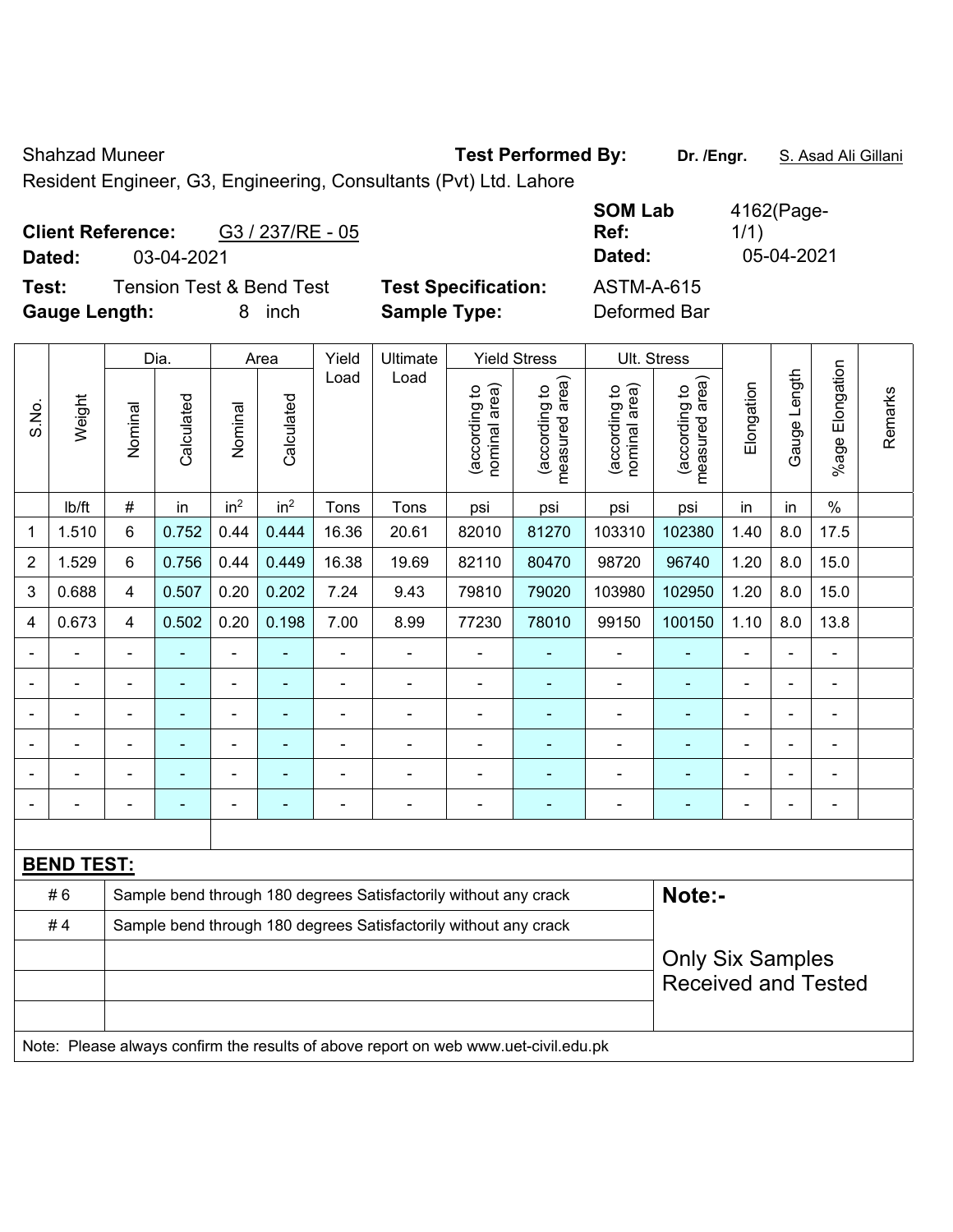Li Shi **Test Performed By: Dr. /Engr.** S. Asad Ali Gillani

Manager, Sinohydro Corporation Limited, Pakistan

## **Client Reference:** ADB-301B/2018/217

**Test:** Tension Test & Bend Test **Test Specification: Gauge Length:** 8 inch **Sample Type:** Deformed Bar

|                          |            |                          |                            | <b>SOM Lab</b> | 4163, 4166(Page- |
|--------------------------|------------|--------------------------|----------------------------|----------------|------------------|
| <b>Client Reference:</b> |            | ADB-301B/2018/217        |                            | Ref:           | 1/1)             |
| Dated:                   | 04-04-2021 |                          |                            | Dated:         | 05-04-2021       |
| Test:                    |            | Tension Test & Bend Test | <b>Test Specification:</b> | ASTM-A-615     |                  |

|       |                   | Dia.           |                |                 | Area            | Yield<br>Ultimate<br><b>Yield Stress</b> |                                                                                     |                                |                                             |                                | Ult. Stress                                 |                            |                          |                          |         |
|-------|-------------------|----------------|----------------|-----------------|-----------------|------------------------------------------|-------------------------------------------------------------------------------------|--------------------------------|---------------------------------------------|--------------------------------|---------------------------------------------|----------------------------|--------------------------|--------------------------|---------|
| S.No. | Weight            | Nominal        | Calculated     | Nominal         | Calculated      | Load                                     | Load                                                                                | nominal area)<br>(according to | (according to<br>measured area)<br>measured | nominal area)<br>(according to | (according to<br>measured area)<br>measured | Elongation                 | Gauge Length             | %age Elongation          | Remarks |
|       | Ib/ft             | $\#$           | in             | in <sup>2</sup> | in <sup>2</sup> | Tons                                     | Tons                                                                                | psi                            | psi                                         | psi                            | psi                                         | in                         | in                       | $\%$                     |         |
| 1     | 2.517             | 8              | 0.971          | 0.79            | 0.740           | 24.72                                    | 34.91                                                                               | 69010                          | 73680                                       | 97470                          | 104060                                      | 1.00                       | 8.0                      | 12.5                     |         |
| 2     | 2.547             | 8              | 0.977          | 0.79            | 0.749           | 25.33                                    | 34.91                                                                               | 70720                          | 74590                                       | 97470                          | 102800                                      | 1.00                       | 8.0                      | 12.5                     |         |
| 3     | 1.500             | 6              | 0.749          | 0.44            | 0.441           | 17.23                                    | 21.99                                                                               | 86350                          | 86160                                       | 110210                         | 109960                                      | 1.10                       | 8.0                      | 13.8                     |         |
| 4     | 1.494             | 6              | 0.748          | 0.44            | 0.439           | 14.53                                    | 21.71                                                                               | 72810                          | 72980                                       | 108830                         | 109080                                      | 1.10                       | 8.0                      | 13.8                     |         |
| 5     | 1.507             | 6              | 0.751          | 0.44            | 0.443           | 12.69                                    | 19.85                                                                               | 63620                          | 63180                                       | 99480                          | 98810                                       | 1.20                       | 8.0                      | 15.0                     |         |
| 6     | 1.488             | 6              | 0.746          | 0.44            | 0.437           | 16.56                                    | 21.61                                                                               | 83030                          | 83600                                       | 108320                         | 109070                                      | 1.00                       | 8.0                      | 12.5                     |         |
| 7     | 0.659             | 4              | 0.497          | 0.20            | 0.194           | 5.99                                     | 8.28                                                                                | 66100                          | 68140                                       | 91280                          | 94100                                       | 1.20                       | 8.0                      | 15.0                     |         |
| 8     | 0.656             | 4              | 0.496          | 0.20            | 0.193           | 6.37                                     | 8.48                                                                                | 70260                          | 72810                                       | 93530                          | 96920                                       | 1.10                       | 8.0                      | 13.8                     |         |
|       |                   | $\blacksquare$ |                | $\blacksquare$  | Ξ               | $\overline{\phantom{a}}$                 | ÷,                                                                                  | $\blacksquare$                 |                                             | $\blacksquare$                 |                                             | $\overline{\phantom{0}}$   | $\overline{\phantom{a}}$ | $\blacksquare$           |         |
|       | $\blacksquare$    | $\blacksquare$ | $\blacksquare$ | $\blacksquare$  | $\blacksquare$  | $\qquad \qquad \blacksquare$             | -                                                                                   | $\blacksquare$                 | ٠                                           | -                              | ٠                                           | $\overline{\phantom{0}}$   | $\blacksquare$           | $\overline{\phantom{a}}$ |         |
|       |                   |                |                |                 |                 |                                          |                                                                                     |                                |                                             |                                |                                             |                            |                          |                          |         |
|       | <b>BEND TEST:</b> |                |                |                 |                 |                                          |                                                                                     |                                |                                             |                                |                                             |                            |                          |                          |         |
|       | #8                |                |                |                 |                 |                                          | Sample bend through 180 degrees Satisfactorily without any crack                    |                                |                                             |                                | Note:-                                      |                            |                          |                          |         |
|       | #6                |                |                |                 |                 |                                          | Sample bend through 180 degrees Satisfactorily without any crack                    |                                |                                             |                                |                                             |                            |                          |                          |         |
|       | #6                |                |                |                 |                 |                                          | Sample bend through 180 degrees Satisfactorily without any crack                    |                                |                                             |                                |                                             | <b>Only Twelve Samples</b> |                          |                          |         |
|       | #4                |                |                |                 |                 |                                          | Sample bend through 180 degrees Satisfactorily without any crack                    |                                |                                             |                                |                                             | <b>Received and Tested</b> |                          |                          |         |
|       |                   |                |                |                 |                 |                                          |                                                                                     |                                |                                             |                                |                                             |                            |                          |                          |         |
|       |                   |                |                |                 |                 |                                          | Note: Please always confirm the results of above report on web www.uet-civil.edu.pk |                                |                                             |                                |                                             |                            |                          |                          |         |